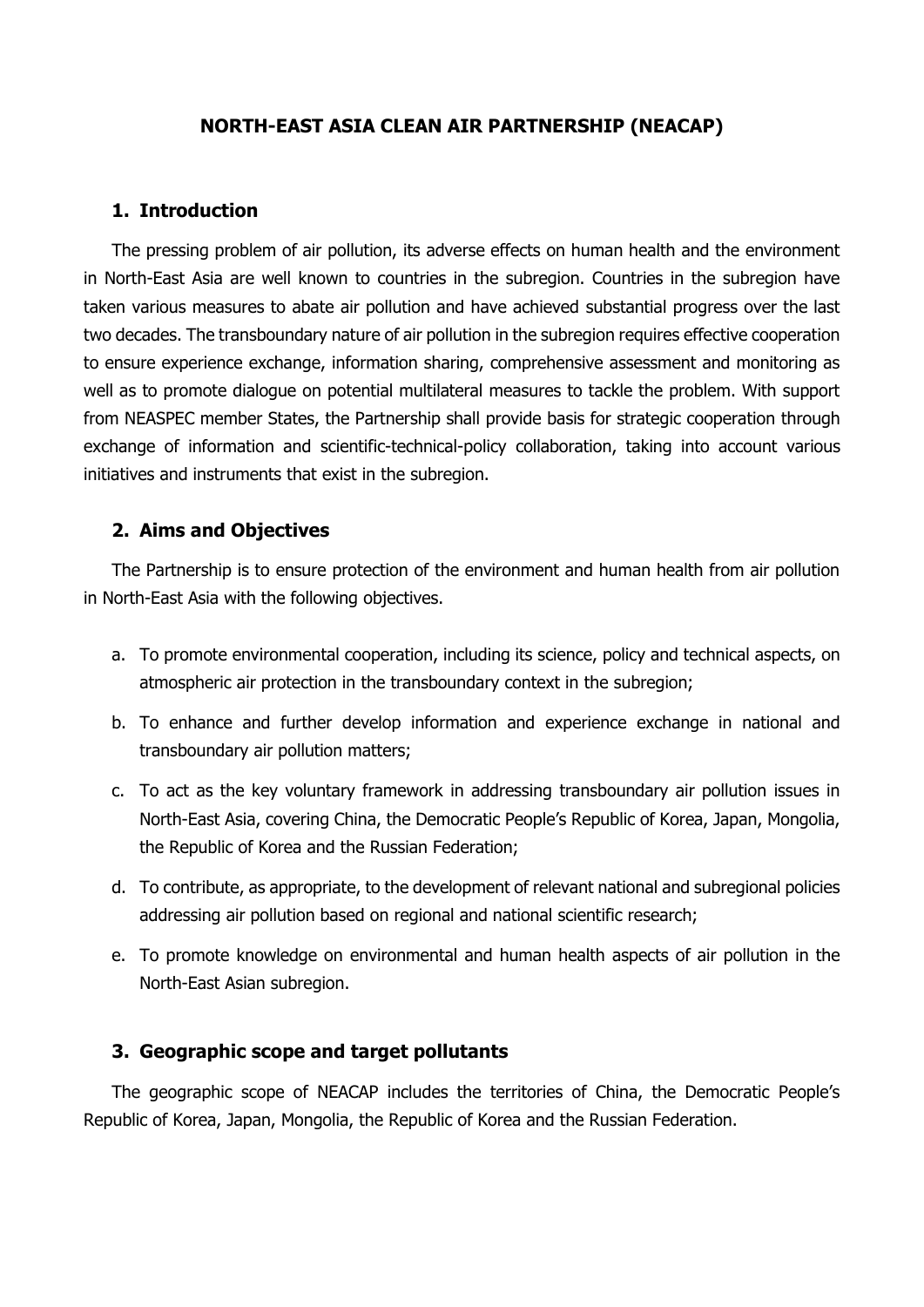Target pollutants of NEACAP include, but not limited to, pollutants of national and subregional concern, namely Particulate Matter (PM2.5 and PM10), Ozone, and other relevant pollutants, including Sulfur Oxides (SOx), Nitrogen Oxides (NOx), Black Carbon, Ammonia (NH3) and Volatile Organic Compounds (VOCs). Step-wise approach is applied when addressing the listed pollutants as the completeness of relevant emission inventories and modeling capacities in member States may vary.

### **4. Core Programmes**

Core programmes of NEACAP include:

- i. Exchange relevant information and data, if available covering:
	- a. Emissions data of the above-listed target pollutants, at periods of time and formats to be agreed upon;
	- b. Information on the transport and deposition of target pollutants;
	- c. Information on emissions control technologies and national policies in use and/or under-development; and
	- d. Information on experience and challenges of researches on modeling and emission inventory.
- ii. Coordinates with relevant mechanisms and synthesizes their results in accordance with the NEACAP activities including,
	- a. Subregional emissions inventory development and maintenance;
	- b. Air pollution monitoring through existing programmes and frameworks, including national networks and multilateral initiatives;
	- c. National and regional air pollution transport and deposition modeling and model comparison, including source-receptor relationship (SRR) modeling, and
	- d. Integrated assessment modeling.
- iii. Propose potential technical and policy measures to tackle air pollution through:
	- a. Science-based, policy-oriented consultations among national scientists, experts, policyand decision-makers of the member States;
	- b. Development of technical and policy scenarios for further consideration;
	- c. Exchange of information on emerging technologies and potential for technological cooperation on mitigating pollution; and
	- d. Sharing of information and lessons learnt on relevant good environmental practices applied nationally.